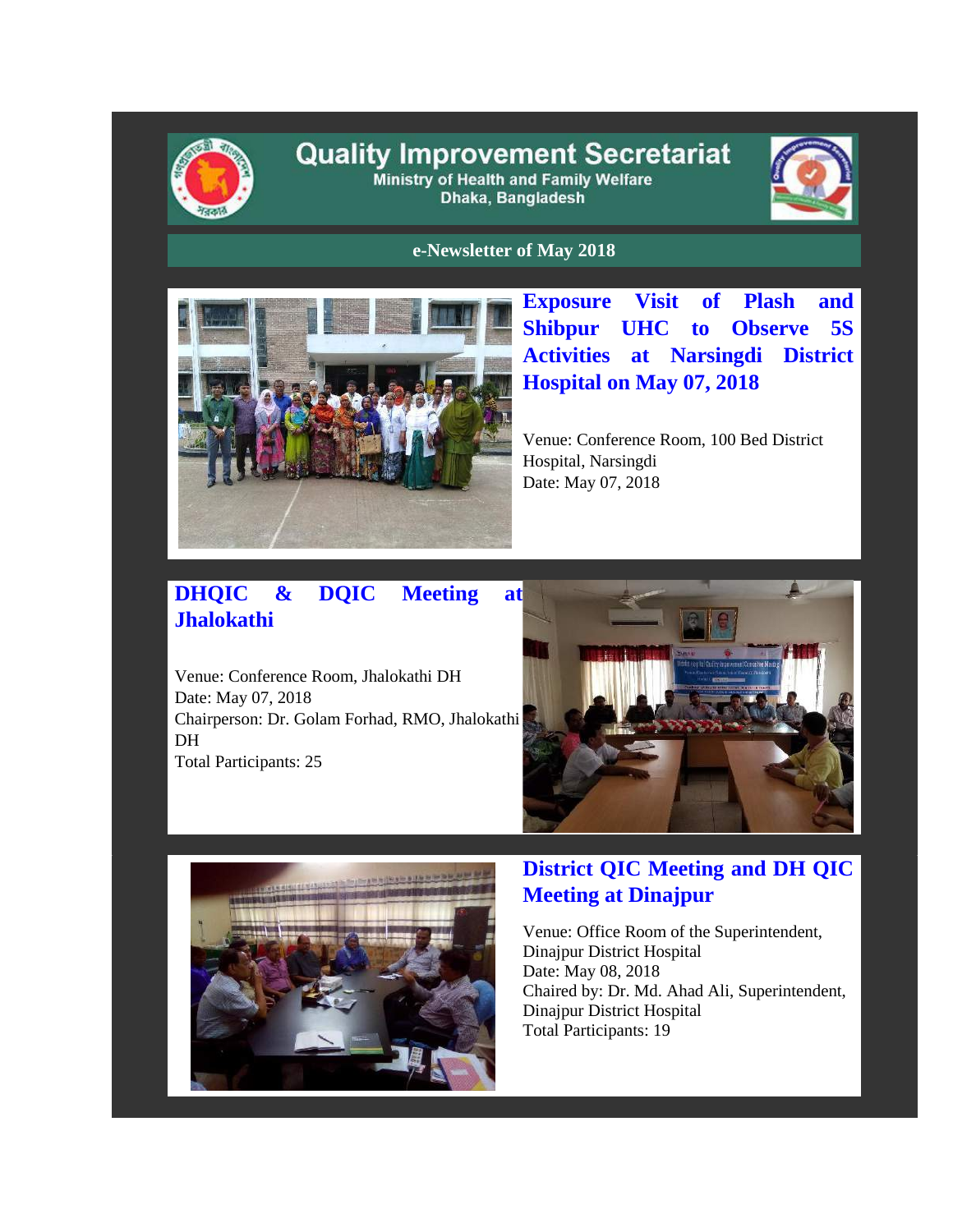# **DHQIC Meeting at Barguna District Hospital**

Venue: Hospital Superintendent s room of Barguna District Hospital. Date: May 09, 2018 Chairperson: Dr. Sohrab, Hospital Superintendent, Barguna District Hospital Total Participants: 11





#### **DHQIC Meeting at Patuakhali 250 Bed Hospital**

Venue: Hospital Assistant Director's room of Patuakhali 250 Bed Hospital. Date: May 10, 2018 Chairperson: Dr. Abdul Matin (Assistant Director), Patuakhali 250 Bed Hospital Total Participants: 10

# **DHQIC Meeting at Barsial General Hospital**

Venue: Hospital Superintendent's Room of Barsial General Hospital Date: May 12, 2018 Chairperson: Dr. Md. Delowar Hossain, RMO, Barsial General Hospital Total Participants: 15

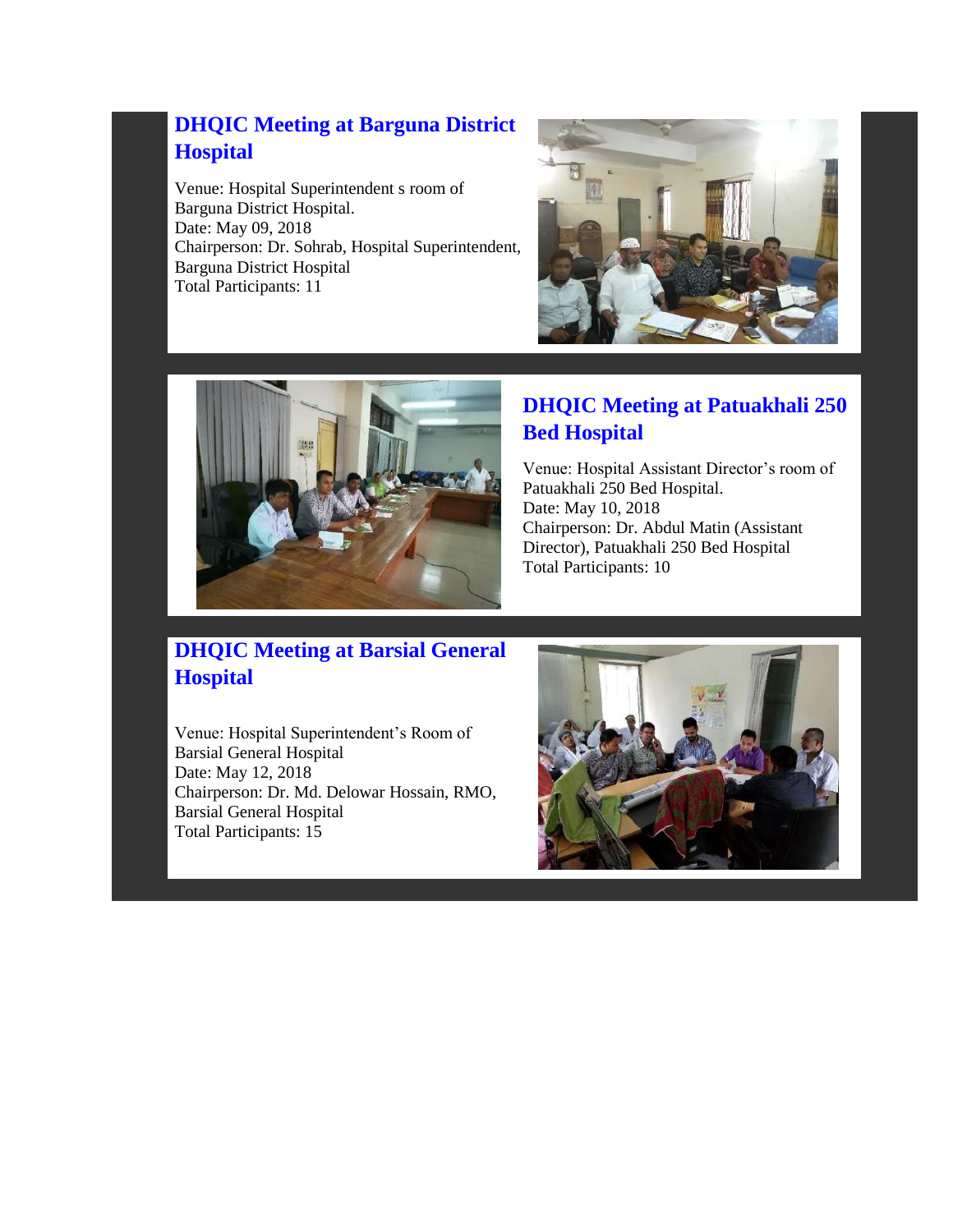

# **Competency Based Training on Maternal Health at 100 Bed District Hospital, Narsingdi**

Venue: Conference Room, 100 Bed District Hospital, Narsingdi Date: May 13-15, 2018 Total Participants: 15

**Competency Based Training on Maternal Health at Mother and Child Welfare Center (MCWC), Narsingdi**

Venue: Conference Room, Mother and Child Welfare Center (MCWC), Narsingdi Date: May 13-15, 2018 Total Participants: 17





### **DHQIC & DQIC Meeting of Bhola District Hospital**

Venue: Hospital Superintendent's Room of Bhola District Hospital and CS Office, Bhola Date: May 14, 2018 Chairperson: Dr. Rothindro Nath Majumder,

Civil Surgeon cum Superintendent of Bhola District Hospital

Total Participants: 25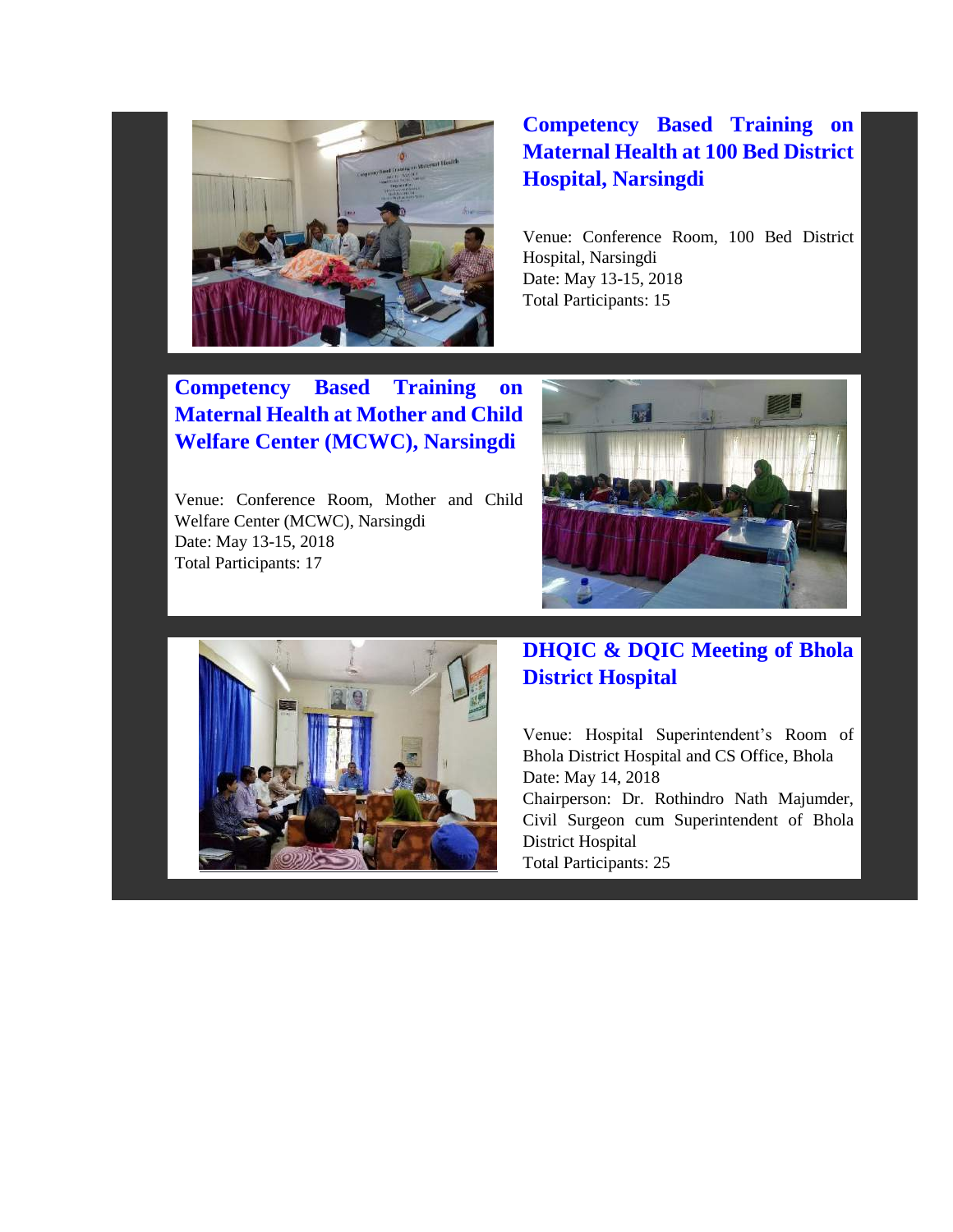# **DH-QIC Meeting at Habiganj District Hospital**

Venue: Conference Room, Habiganj DH Date: May 14, 2018 Chaired By: Dr Rathindra Chandra, Superintendent Participants: 12





# **DH-QIC Meeting at Sunamganj District Hospital**

Venue: Superintendent Room, 250 Bed Sunamganj DH Date: May 17, 2018 Chaired By: Dr Partho Sarothi Kanongo, Superintendent Participants: 17

#### **Refresher training on MPDSR at Fenchuganj Upazilla, Sylhet District**

Venue: Conference Room, Fenchuganj UHC, Sylhet Date: May 26, 2018 Participants: 26